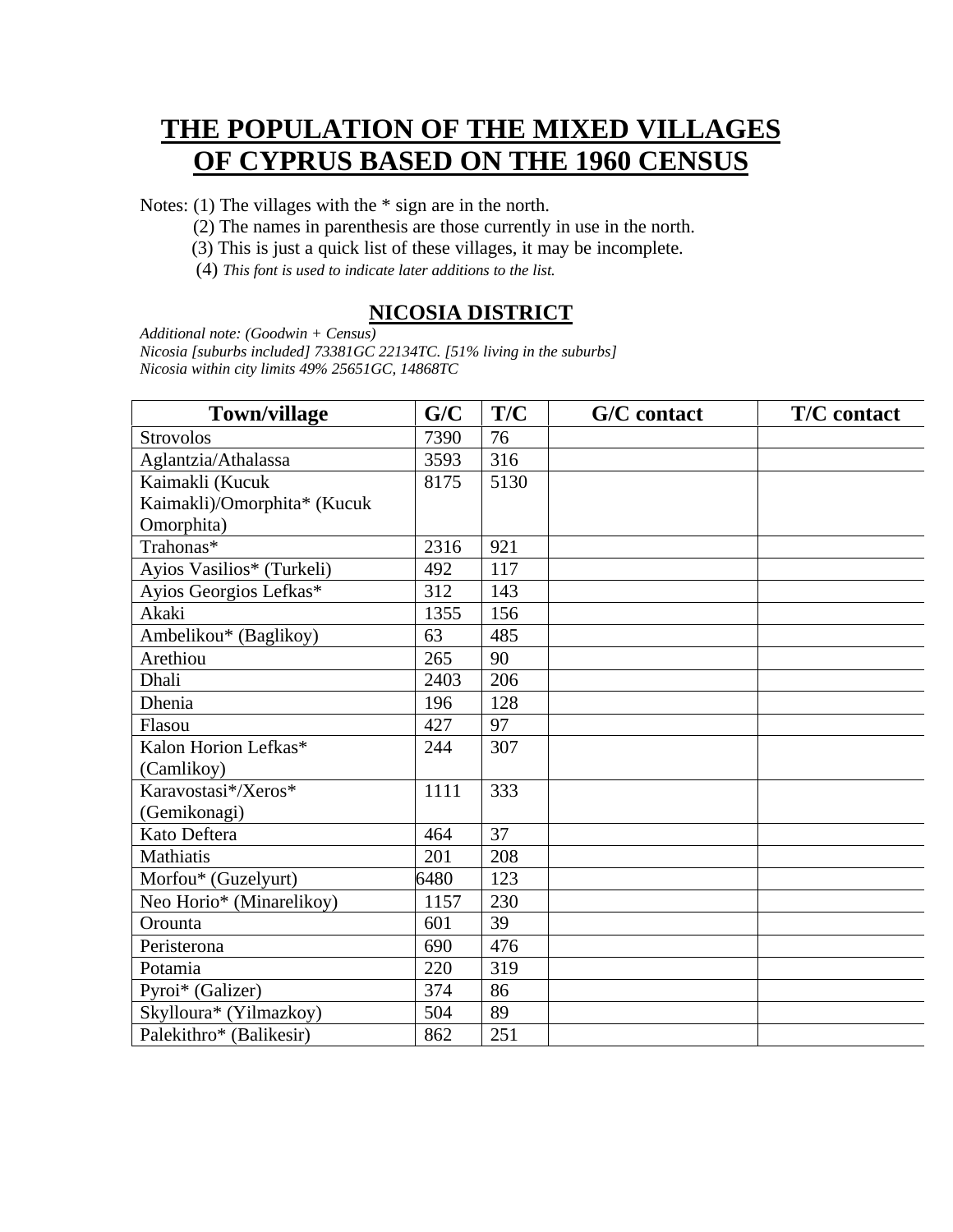## **KYRENIA DISTRICT**

| <b>Town/village</b>             | G/C  | T/C | G/C contact | <b>T/C</b> contact |
|---------------------------------|------|-----|-------------|--------------------|
| Kyrenia*                        | 2802 | 696 |             |                    |
| Lapithos $*$ (Lapta)            | 3124 | 370 |             |                    |
| Templos* (Zeytinlik)            | 61   | 161 |             |                    |
| Ayia Irini* (Akdeniz)           | 166  | 305 |             |                    |
| Ayios Georgios* (Karaoglanoglu) | 618  | 203 |             |                    |
| Vasilia* (Karsiyaka)            | 855  | 213 |             |                    |
| Diorios* (Tebebasi)             | 514  | 156 |             |                    |
| Kazafani* (Ozankoy)             | 458  | 598 |             |                    |

#### **LIMASSOL DISTRICT**

| <b>Town/village</b> | G/C   | T/C  | G/C contact | T/C contact |
|---------------------|-------|------|-------------|-------------|
| Limassol            | 37478 | 6115 |             |             |
| Kato Polemidia      | 1286  | 982  |             |             |
| Anoyera             | 527   | 93   |             |             |
| Asomatos/Fasouri    | 147   | 177  |             |             |
| Yerovasa/Trozena    | 23    | 83   |             |             |
| Prastion Avdemou    | 227   | 115  |             |             |
| Silikou             | 261   | 166  |             |             |
| Pentakomo           | 280   | 318  |             |             |
| Episkopi            | 817   | 1144 |             |             |
| Kilani              | 999   | 35   |             |             |
| Silikou             | 261   | 166  |             |             |
| Malia               | 88    | 624  |             |             |
| Moniatis/Saittas    | 262   | 90   |             |             |
| Paramali            | 30    | 218  |             |             |
|                     |       |      |             |             |
|                     |       |      |             |             |
|                     |       |      |             |             |
|                     |       |      |             |             |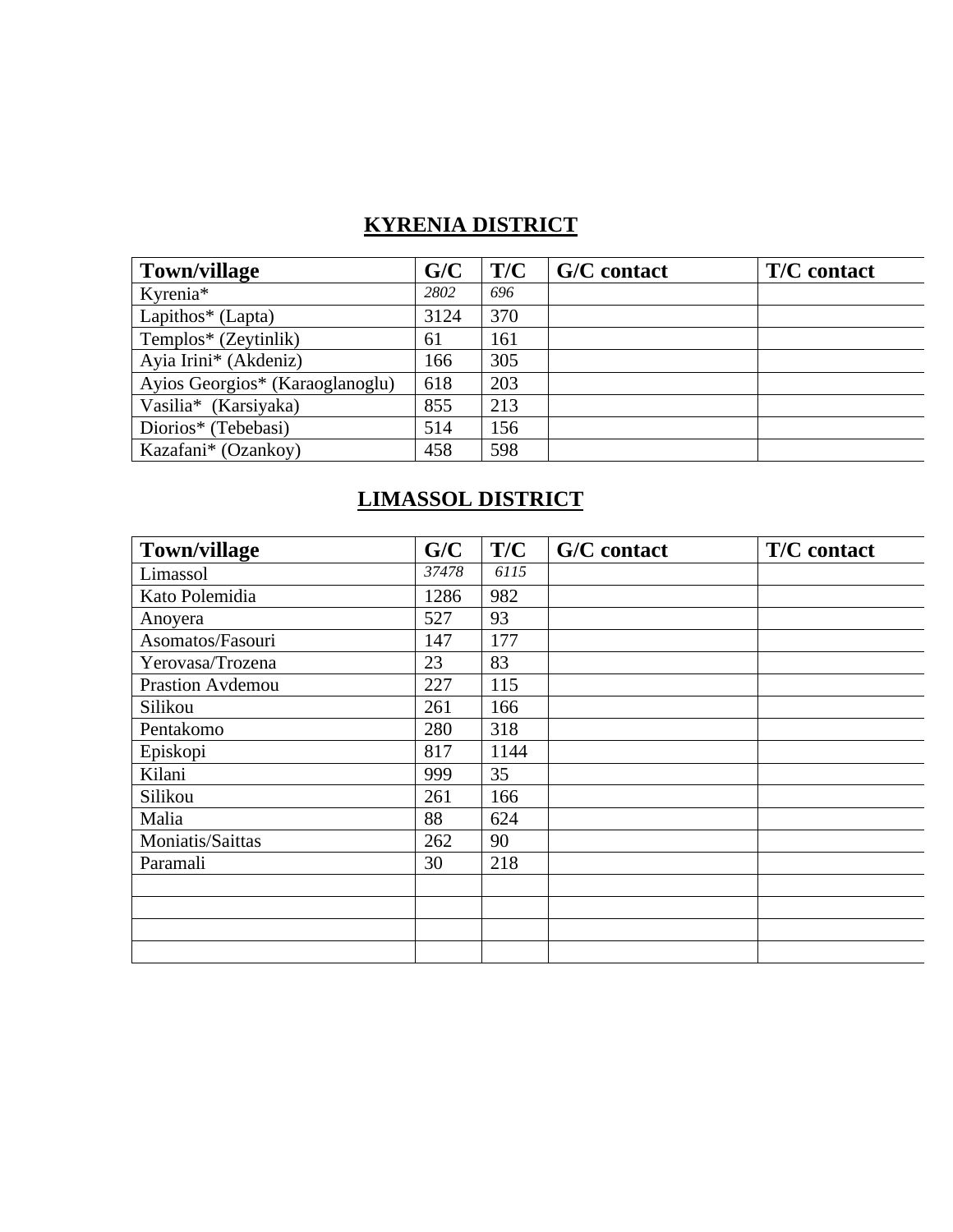### **FAMAGUSTA DISTRICT**

| <b>Town/village</b>          | G/C   | T/C  | <b>G/C</b> contact | <b>T/C</b> contact |
|------------------------------|-------|------|--------------------|--------------------|
| Famagusta                    | 28654 | 6129 |                    |                    |
| Ayios Andronikos* (Yesilkoy) | 771   | 434  |                    |                    |
| Arnadi* (Ardahan)            | 308   | 100  |                    |                    |
| Afania* (Gazikoy)/Ornithi*   | 498   | 303  |                    |                    |
| Vatyli* (Vadili)             | 1973  | 718  |                    |                    |
| Vitsada* (Pinarli)           | 266   | 136  |                    |                    |
| Yenagra* (Nergisli)          | 301   | 277  |                    |                    |
| Youphes* (Camlica)           | 87    | 251  |                    |                    |
| Eptakomi* (Yedikonuk)        | 738   | 233  |                    |                    |
| Kilanemos* (Esenkoy)         | 85    | 12   |                    |                    |
| Komi Kepir* (Buyukkonuk)     | 654   | 289  |                    |                    |
| Lapathos* (Bogazici)         | 375   | 240  |                    |                    |
| Lithrangomi* (Boltasli)      | 170   | 105  |                    |                    |
| Monarga* (Bogaztepe)         | 18    | 57   |                    |                    |
| Strongylos* (Turunclu)       | 163   | 227  |                    |                    |
| Syngrasi* (Sinirustu)        | 175   | 102  |                    |                    |

## **LARNACA DISTRICT**

| <b>Town/village</b>     | G/C  | T/C | G/C contact | T/C contact |
|-------------------------|------|-----|-------------|-------------|
| Larnaca                 | ?    | ?   |             |             |
| Anglisides              | 440  | 124 |             |             |
| Ayia Anna               | 80   | 102 |             |             |
| Ayios Theodoros         | 525  | 685 |             |             |
| <b>Alaminos</b>         | 313  | 251 |             |             |
| Alethriko               | 282  | 25  |             |             |
| Arsos* (Yigitler)       | 316  | 297 |             |             |
| Anafotia                | 559  | 94  |             |             |
| Dromolaxia              | 334  | 259 |             |             |
| Kalavasos/Drapia/Pasata | 881  | 243 |             |             |
| Kalo Horio              | 128  | 434 |             |             |
| Tremetousia* (Erdermli) | 346  | 230 |             |             |
| Mari/Vasiliko           | 256  | 666 |             |             |
| Maroni                  | 423  | 103 |             |             |
| Meneou                  | 148  | 22  |             |             |
| Pano Lefkara            | 1410 | 361 |             |             |
| Perivolia               | 686  | 45  |             |             |